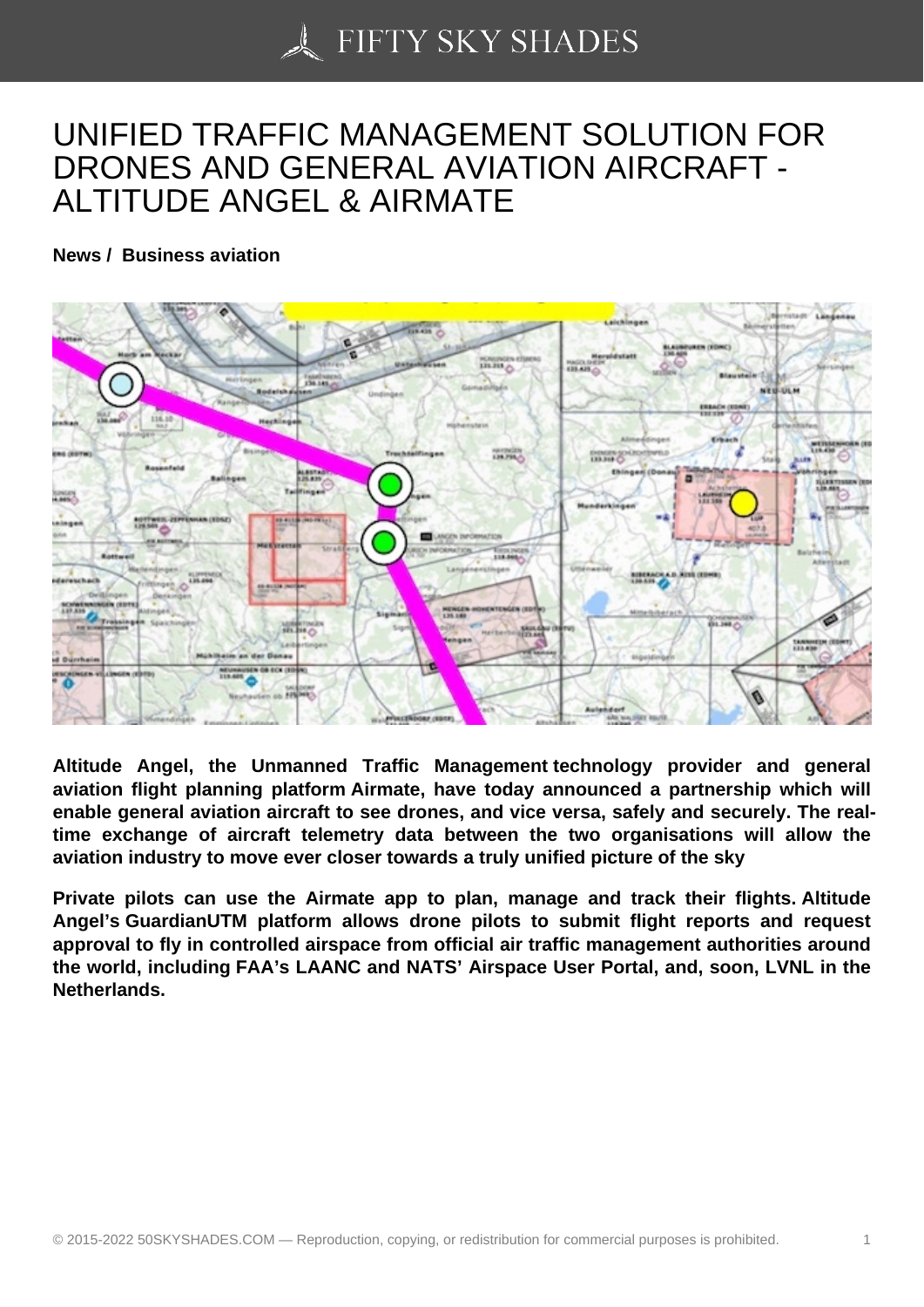

Altitude Angel's platform currently serves as a ubiquitous exchange of a myriad of manned and unmanned aircraft data from multiple providers around the world, but, in what is thought to be a world first, on a single combined feed, live flight data from Airmate's opted-in pilots will be integrated and displayed into the firm's live UTM flight management platform. This integration will enhance safety by processing flight data for both manned flights and drone operations through Altitude Angel's Conflict Resolution Service (CRS), providing a real-time situational awareness picture for flight operations outside controlled airspace. This would mean aircraft pilots and drone operators alike will be alerted to potential conflicts and presented with alternative routes, helping to greatly mitigate the risk of in-air collisions between drones and aircraft

Whilst still in its developmental phase, Altitude Angel's advanced deconfliction technology will allow drones to fly beyond visual line of sight (BVLOS) and co-exist with manned aviation, thereby unlocking the almost limitless commercial opportunities of drone operations and increasing overall